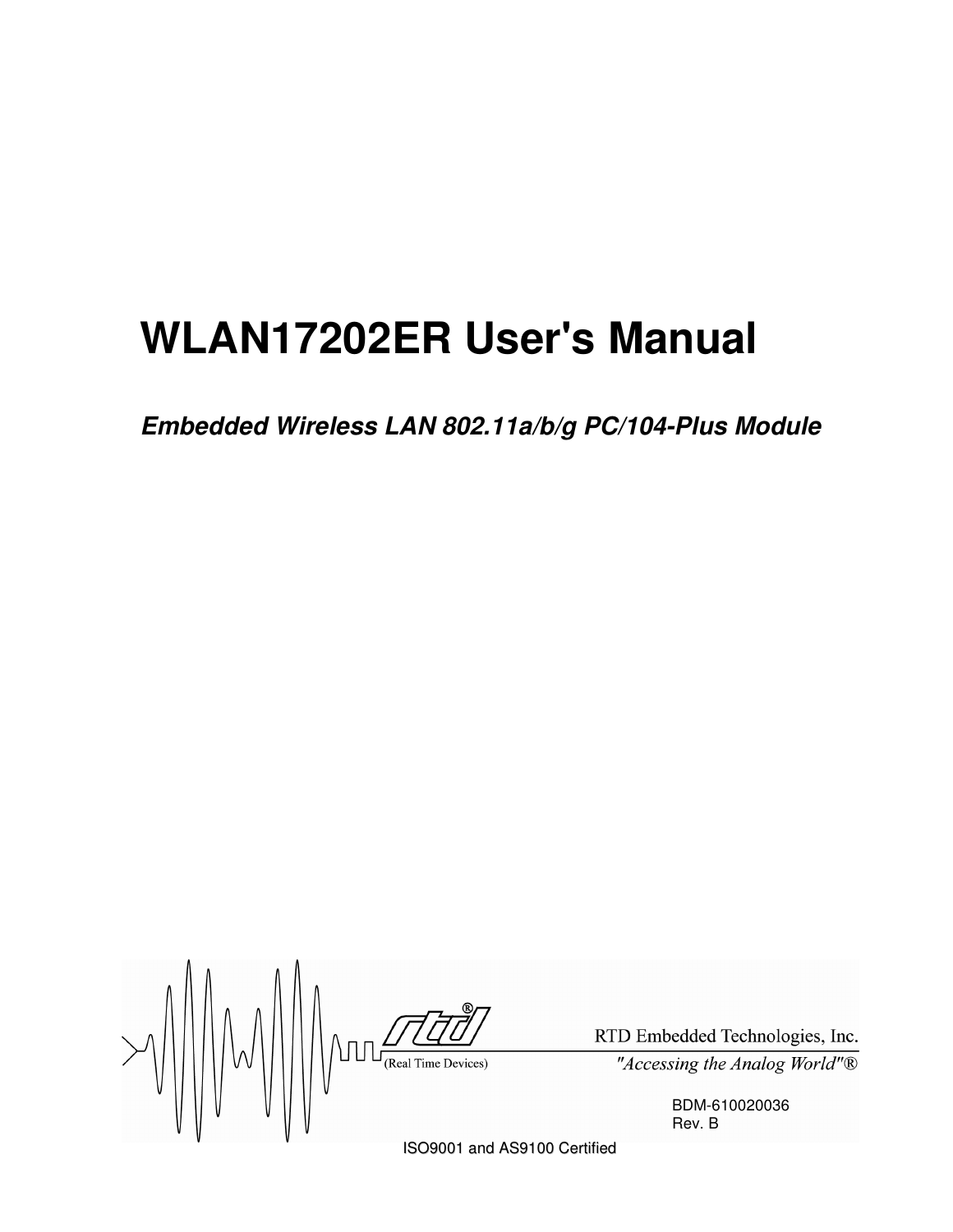# **WLAN17202ER User's Manual**



**RTD EMBEDDED TECHNOLOGIES, INC.** 103 Innovation Blvd State College, PA 16803-0906

> Phone: +1-814-234-8087 FAX: +1-814-234-5218

E-mail sales@rtd.com techsupport@rtd.com

Web Site http://www.rtd.com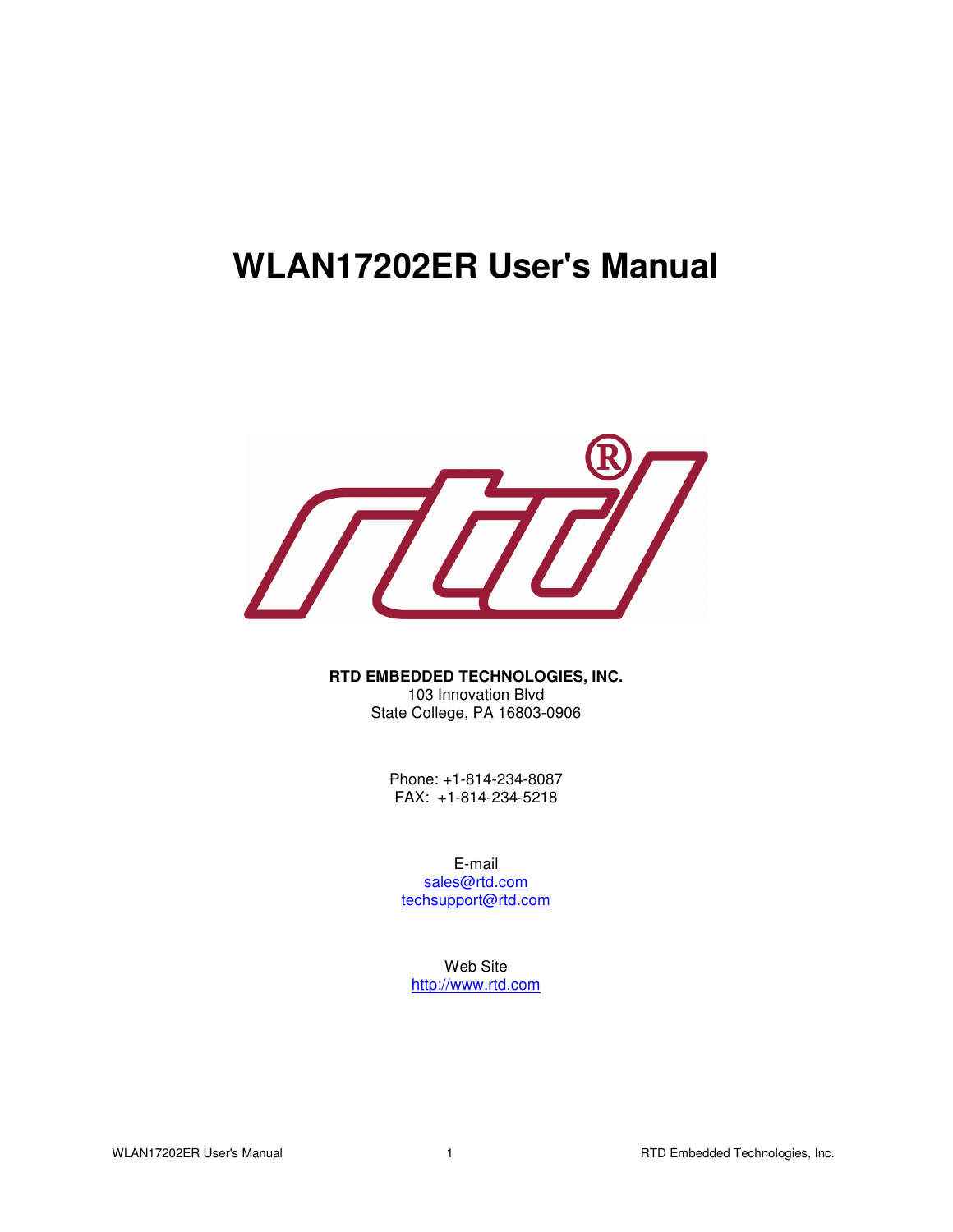#### **Manual Revision History**

Rev A Initial Release

Rev B Updated jumper descriptions

Updated rotary switch settings table

Updated board picture

Added section to describe network activity LED

#### **Published by:**

RTD Embedded Technologies, Inc. 103 Innovation Boulevard State College, PA 16803

Copyright 2005 by RTD Embedded Technologies, Inc. All rights reserved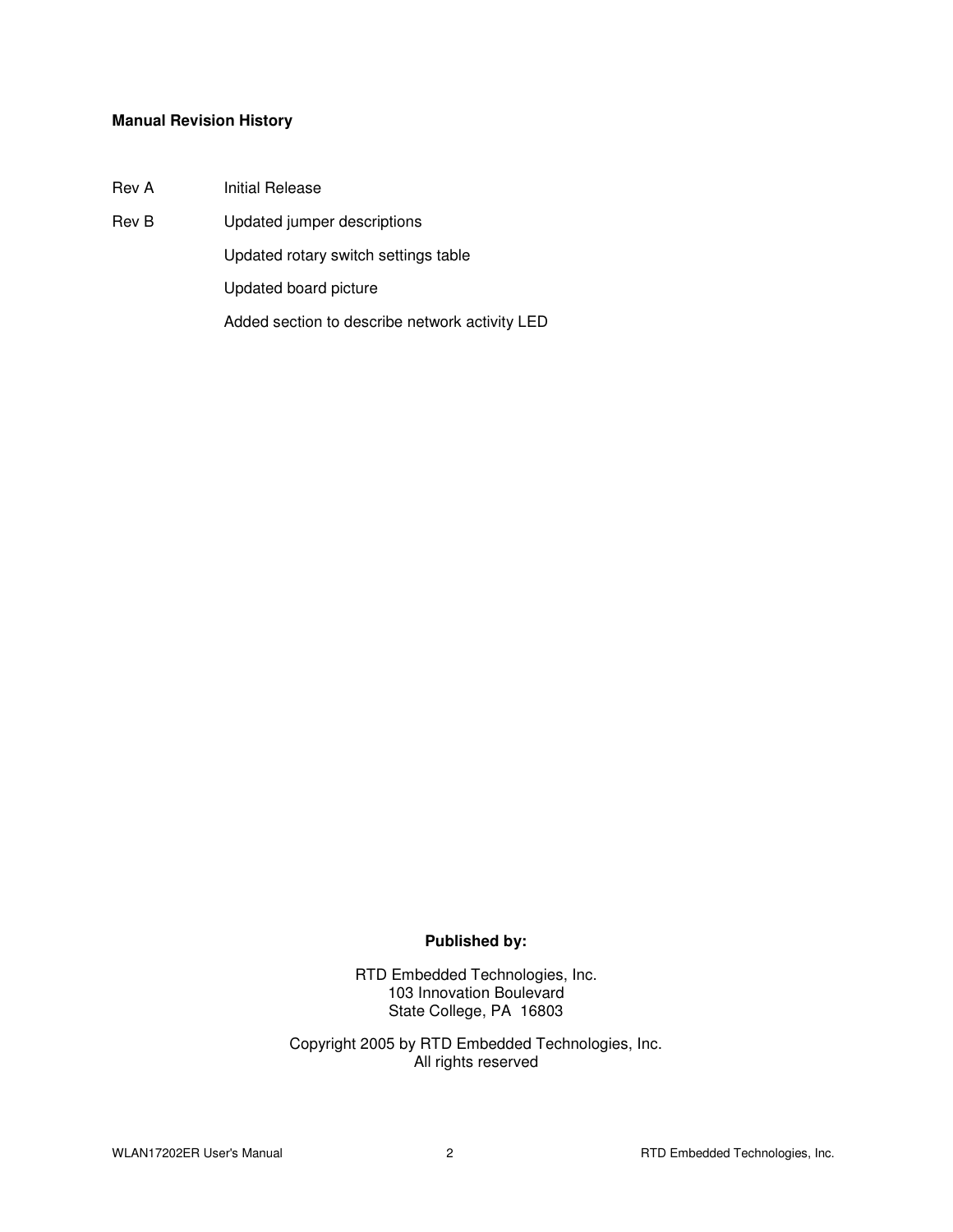The RTD Embedded Technologies Logo is a registered trademark of RTD Embedded Technologies. dspModule, cpuModule, and utilityModule are trademarks of RTD Embedded Technologies. PC/104, PC/104*-Plus*, and PCI-104 are registered trademark of PC/104 Consortium. Atheros is a trademark of Atheros Communications. All other trademarks appearing in this document are the property of their respective owners.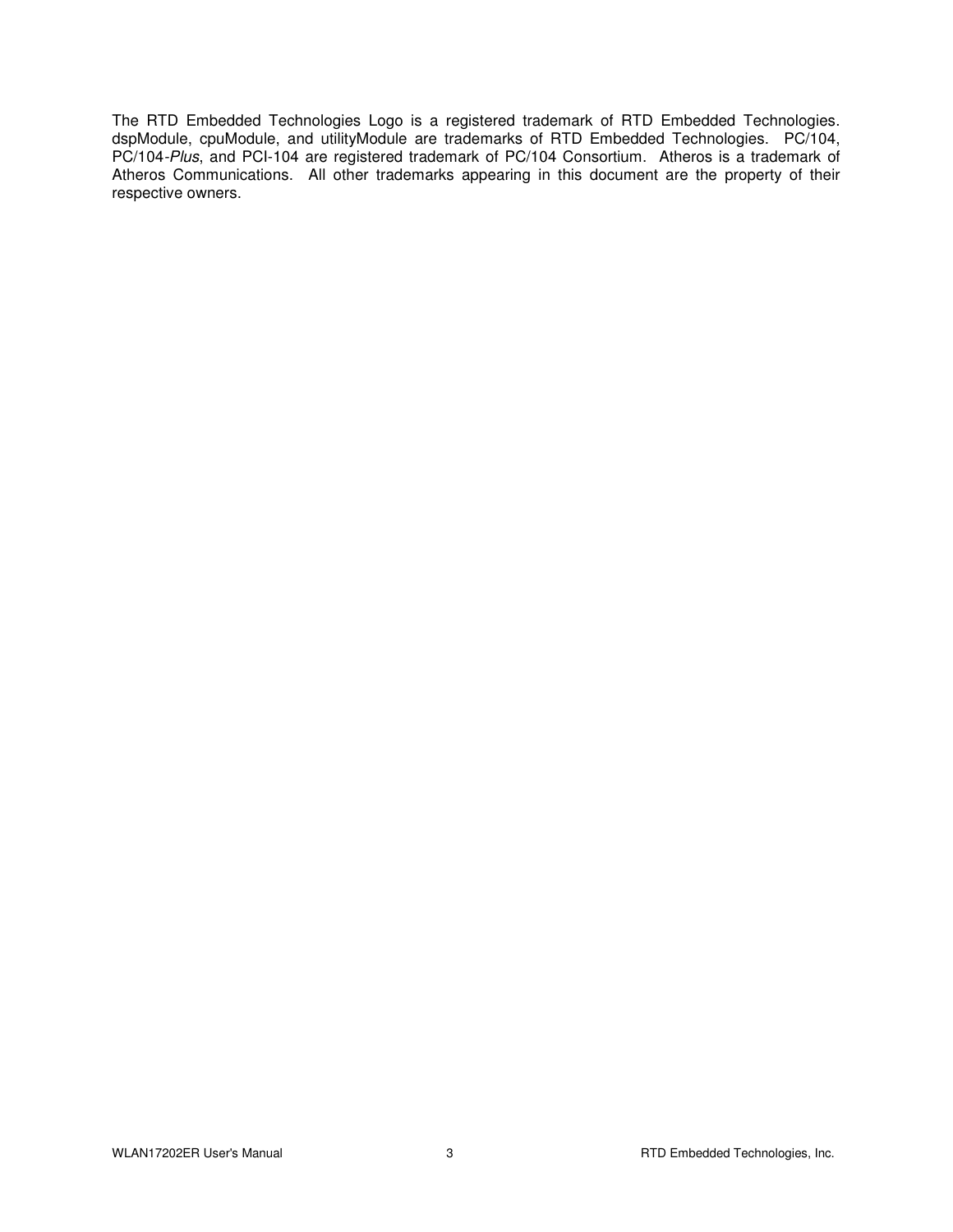# **Table of Contents**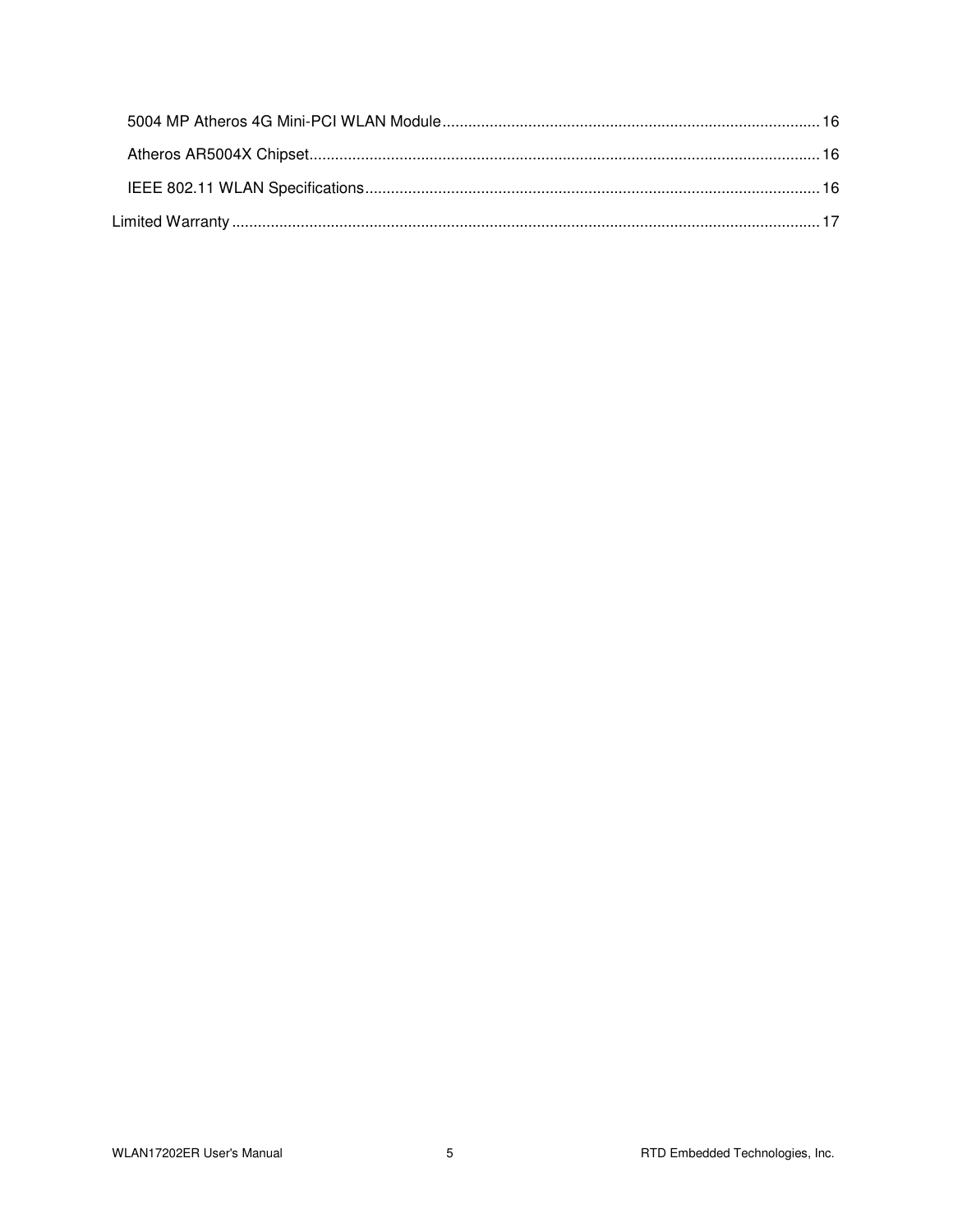# **Introduction**

#### *Product Overview*

The WLAN17202ER is designed to provide wireless communication for PC/104-*Plus* and PCI-104 based systems. It communicates via the standard 802.11a/b/g protocols. The WLAN17202ER can be used to connect multiple PC systems together. The WLAN17202ER uses the 5004 MP Atheros 4G Mini-PCI module from Netgate. This module is connected to the PC/104 PCI bus through a Mini-PCI connector and special circuitry to allow for compatibility with either 3.3V or 5V PCI signaling.

#### *Board Features*

- o PC/104 PCI and ISA stack through busses
- o 5004 MP Atheros 4G Mini-PCI module
- o Atheros AR5004X Client Chipset
- o Supports IEEE 802.11a, 80211b, 802.11g protocols
- o Two MCX Jacks for dual antennas
- $\circ$  Structural support system for the Mini-PCI module to increase ruggedness.
- o Needs only +5V input power

THE WLAN17202ER IS AN EMBEDDED MODULE WHICH IS INTENDENDED TO BE INTEGRATED INTO A FINAL SYSTEM. IT PROVIDES POWER, ANTENNA ACCESS, AND STRUCTURAL SUPPORT FOR RUGGED SYSTEMS. IT IS INCUMBENT ON THE USER TO OBTAIN ANY CERTIFICATIONS WHICH MAY BE REQUIRED FOR OPERATION WHEN INTEGRATED INTO ITS FINAL APPLICATION. THE ONLY CURRENT CERTIFICATIONS WHICH MAY RELATE TO THIS MODULE ARE THE ONES WHICH HAVE BEEN OBTAINED FOR THE 5004 MP ATHEROS 4G MINI-PCI MODULE FROM NETGATE.

#### **PCI Interface**

- o Supports 3.3V and 5.0V PCI Signaling
- o User-selectable PCI Slot Number

#### **Physical Attributes**

- o Size: 3.6"L x 3.8"W x 0.6"H (90mm L x 96mm W x 15mm H)
- $\circ$  Weight: Approximately 0.18 lbs (0.08 Kg)
- o Operating Temperature:  $\degree$  C to  $+70\degree$  C
- o Storage Temperature:  $\degree$  C to +80 $\degree$  C
- $\circ$  Power Requirements  $\omega$  +5 VDC:

|                    | 802.11a | 802.11b | 802.11g |
|--------------------|---------|---------|---------|
| FTPTx:             | 1.39 W  | 1.43 W  | 1.35 W  |
| FTP Rx:            | 0.99 W  | 1.02 W  | 1.02 W  |
| Standby mode:      | 0.86 W  | 0.83W   | 0.89W   |
| Power saving mode: | 0.17 W  | 0.17 W  | 0.17 W  |
| $RF$ Kill :        | 0.13 W  | 0.13W   | 0.13W   |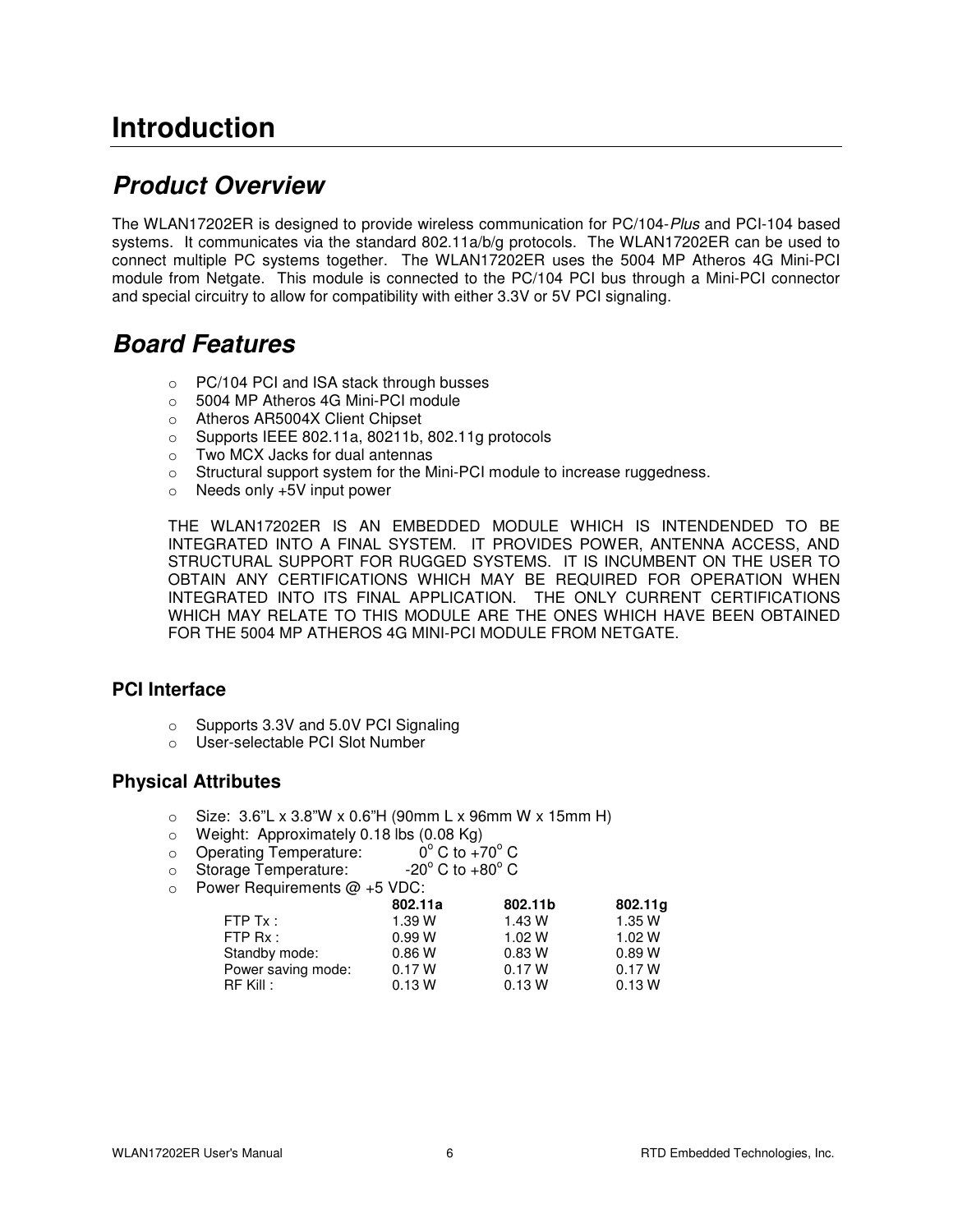#### **5004 MP Atheros 4G Mini-PCI Module Features**

THE FOLLOWING SPECIFICATIONS COME FROM THE **NATEGATE DATASHEET** FOR THE 5004 MP ATHEROS 4G MINI-PCI MODULE. RTD EMBEDEDED TECHNOLOGIES ASSUMES NO RESPONSIBLILITY FOR ANY ERRORS IN THAT DATA SHEET AND DOES NOT ASSUME<br>RESPONSIBILITY FOR VERIFYING ITS ACCURACY. INFORMATION FROM THIS RESPONSIBILITY FOR VERIFYING ITS ACCURACY. DATASHEET IS PROVIDED FOR CONVIENIENCE ONLY. IT IS THE RESPONSIBILITY OF THE USER TO OPTAIN THE LATEST VERSION OF THE DATASHEET TO VERIFY THAT NO CHANGES HAVE BEEN MADE WHICH MAY CONFLICT WITH THE DATA PRESENTED BELOW.

o Atheros AR5004X Client Chipset

| $\circ$ | Frequency Range:                                                                                                                                                                                                                        | USA:<br>Europe:<br>Japan:<br>China: |             | $2.400 - 2.483$ GHz, 5.15 ~ 5.35Ghz, 5.725 ~ 5.825Ghz<br>$2.400 - 2.483$ GHz, $5.15 \sim 5.35$ Ghz, $5.47 \sim 5.725$ Ghz<br>2.400 - 2.483GHz, 4.90 - 5.091GHz, 5.15 - 5.25GHz<br>2.400 - 2.483GHz, 5.725 ~5.85Ghz                                                                                                            |
|---------|-----------------------------------------------------------------------------------------------------------------------------------------------------------------------------------------------------------------------------------------|-------------------------------------|-------------|-------------------------------------------------------------------------------------------------------------------------------------------------------------------------------------------------------------------------------------------------------------------------------------------------------------------------------|
| $\circ$ | Modulation Technique:                                                                                                                                                                                                                   | $802.11a$ :                         | 802.11 b/g: | DSSS (DBPSK, DQPSK, CCK)<br>OFDM (BPSK, QPSK, 16-QAM, 64-QAM)<br>OFDM(BPSK, QPSK, 16-QAM, 64-QAM)                                                                                                                                                                                                                             |
| $\circ$ | <b>Channels Support:</b><br>802.11 b/g:<br>US/Canada: 11 $(1 \sim 11)$<br>Major European country: 13 (1 $\sim$ 13)<br>France: $4(10 \sim 13)$<br>Japan: 11b: 14 (1~13 or 14th), 11g: 13 (1 ~ 13)<br>China: 13 $(1 \sim 13)$<br>802.11a: |                                     |             | US/Canada:12 non-overlapping channels $(5.15 \times 5.35 \text{GHz}, 5.725 \times 5.825 \text{GHz})$<br>Europe: 19 non-overlapping channel (5.15 $\sim$ 5.35GHz, 5.47 $\sim$ 5.725GHz)<br>Japan: 4 non-overlapping channels $(5.15 \sim 5.25 \text{GHz})$<br>China: 5 non-overlapping channels $(5.725 \sim 5.85 \text{GHz})$ |
| $\circ$ | Output Power :                                                                                                                                                                                                                          | $802.11b$ :<br>$802.11g$ :          | 18dBm       | 18dBm @6Mbps                                                                                                                                                                                                                                                                                                                  |

| 18dBm @6Mbps  |
|---------------|
| 15dBm @54Mbps |
| 17dBm @6Mbps  |
| 13dBm @54Mbps |
|               |

| $\circ$ | Operating distance:  | Depends on Antenna performance, LOS, and the laws of physics                 |
|---------|----------------------|------------------------------------------------------------------------------|
|         | $802.11a$ :          | Outdoor: 85m@54Mbps, 300m@6Mbps                                              |
|         |                      | Indoor: 20m@54Mbps, 40m@6Mbps                                                |
|         | $802.11b$ :          | Outdoor:300m@11Mbps, 400m@1Mbps                                              |
|         |                      | Indoor: 30m@11Mbps, 50m@1Mbps                                                |
|         | 802.11q:             | Outdoor: 80m@54Mbps, 300m@6Mbps                                              |
|         |                      | Indoor: 15m@54Mbps, 35m@6Mbps                                                |
|         |                      |                                                                              |
| $\circ$ | Receive Sensitivity: |                                                                              |
|         | 000112               | $0.040$ act these $0.740$ and these $0.6212$ these $0.040$ and $0.101$ these |

|         | $802.11a$ : | $-88$ dB@6Mbps, $-87$ dB@9Mbps, $-85$ @12Mbps, $-83$ dB@18Mbps,   |
|---------|-------------|-------------------------------------------------------------------|
|         |             | -80dB@24Mbps,-75dB@36Mbps, -73dB@48Mbps, -71dB@54Mbps             |
|         | $802.11b$ : | $-95d$ B@1Mbps, $-94d$ B@2Mbps, $-92d$ B@5.5Mbps, $-90d$ B@11Mbps |
|         | $802.11q$ : | -90dB@6Mbps, -89dB@9Mbps, -87@12Mbps, -85dB@18Mbps,               |
|         |             | -82dB@24Mbps,-79dB@36Mbps, -76dB@48Mbps, -74dB@54Mbps             |
|         |             |                                                                   |
| $\circ$ | Security:   | - 64-bit, 128-bit, 152-bit WEP Encryption                         |
|         |             | - 802.1x Authentication                                           |
|         |             | - AES-CCM & TKIP Encryption                                       |
|         |             |                                                                   |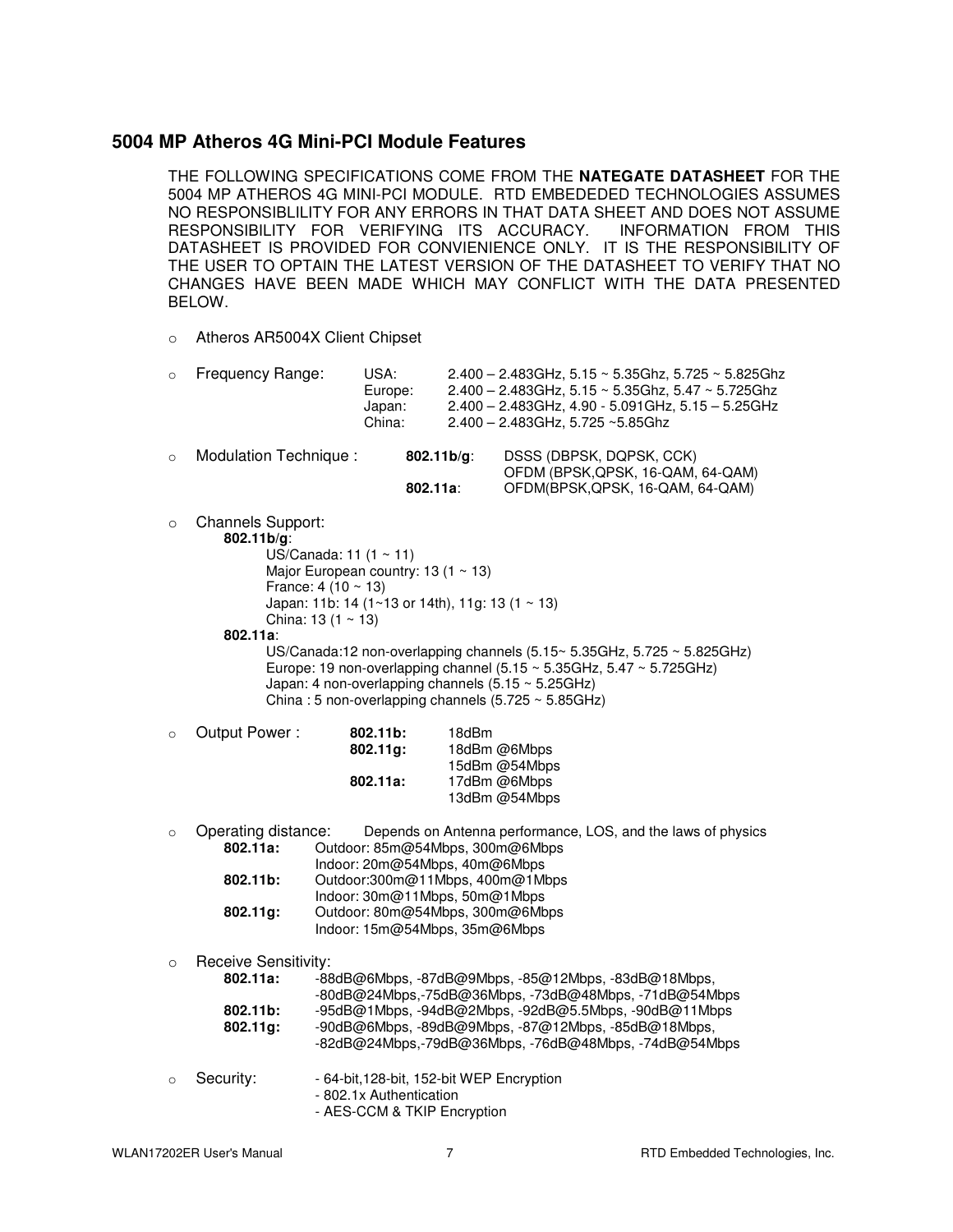| $\circ$   | <b>Operating Modes:</b>                                                                                                  | Infrastructure & Ad-hoc mode<br>(depends upon OS, driver, and band)                                                                                                                                                      |
|-----------|--------------------------------------------------------------------------------------------------------------------------|--------------------------------------------------------------------------------------------------------------------------------------------------------------------------------------------------------------------------|
| $\Omega$  | Transfer Data Rate:<br>$802.11 b/q$ :<br>802.11g (Super mode):<br>802.11a (Normal mode):<br><b>802.11a</b> (Turbo mode): | 11, 5.5, 2, 1 Mbps, auto-fallback, 802.11g up to 54 Mbps<br>Up to 108 Mbps<br>54, 48, 36, 24, 18, 12, 9, 6Mbps, autofallback<br>108,96,72,48,36,24,18,12 Mbps, autofallback                                              |
| $\Omega$  | Wi-Fi Alliance:                                                                                                          | <b>WECA Compliant</b>                                                                                                                                                                                                    |
| $\Omega$  | WHOL:                                                                                                                    | Microsoft XP Compliant                                                                                                                                                                                                   |
| $\bigcap$ | FAA:                                                                                                                     | S/W audio On/Off support                                                                                                                                                                                                 |
| $\Omega$  | <b>EMC Certificate:</b>                                                                                                  | FCC part 15 (USA), with multiple e-Antenna<br>Telec (Japan), with multiple e-Antenna<br>These certifications do not imply the certification of the<br>WLAN17202ER. Please see not in Section: "Board Features"<br>above. |
| $\Omega$  | Media Access Protocol:                                                                                                   | CSMA/CA with ACK architecture 32-bit MAC                                                                                                                                                                                 |

### *Available Options*

The WLAN17202ER is available as part of a starter kit, bundled with an external antenna and cabling. The WLAN17202ER can also be purchased as an IDAN module for integration into an RTD IDAN system.

The following is a summary of the different WLAN17202ER configurations:

| <b>Part Number</b> | <b>Description</b>                   |
|--------------------|--------------------------------------|
| <b>WLAN17202ER</b> | WLAN17202ER board (no antennas)      |
| SK-WLAN17202ER     | WLAN17202ER with external antenna    |
| IDAN-WLAN17202ER   | WLAN17202ER mounted in an IDAN frame |

### *Getting Technical Support*

For help with this product, or any other product made by RTD, you can contact RTD Embedded Technologies via the following methods:

Phone: +1-814-234-8087

E-Mail: techsupport@rtd.com

Be sure to check the RTD web site (http://www.rtd.com) frequently for product updates, including newer versions of the board manual and application software.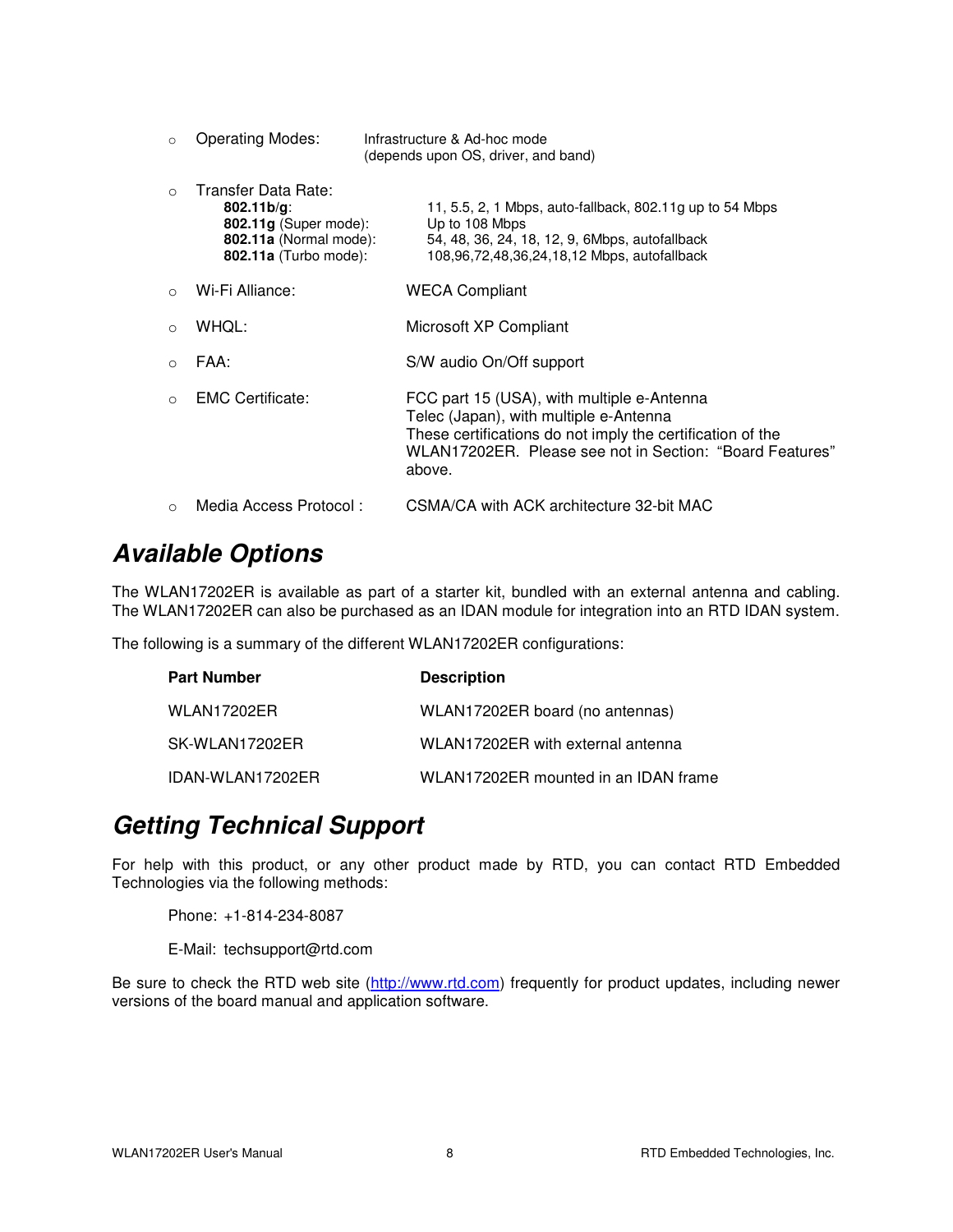# **Board Hardware**

# *Block Diagram*

Below is a block diagram of the WLAN17202ER. Primary board components are in bold, while external I/O connections and jumpers are italicized.



### *Connector and Jumper Locations*

The following diagram shows the location of all connectors and jumpers on the WLAN17202ER. For a description of each jumper and connector, refer to the following sections.

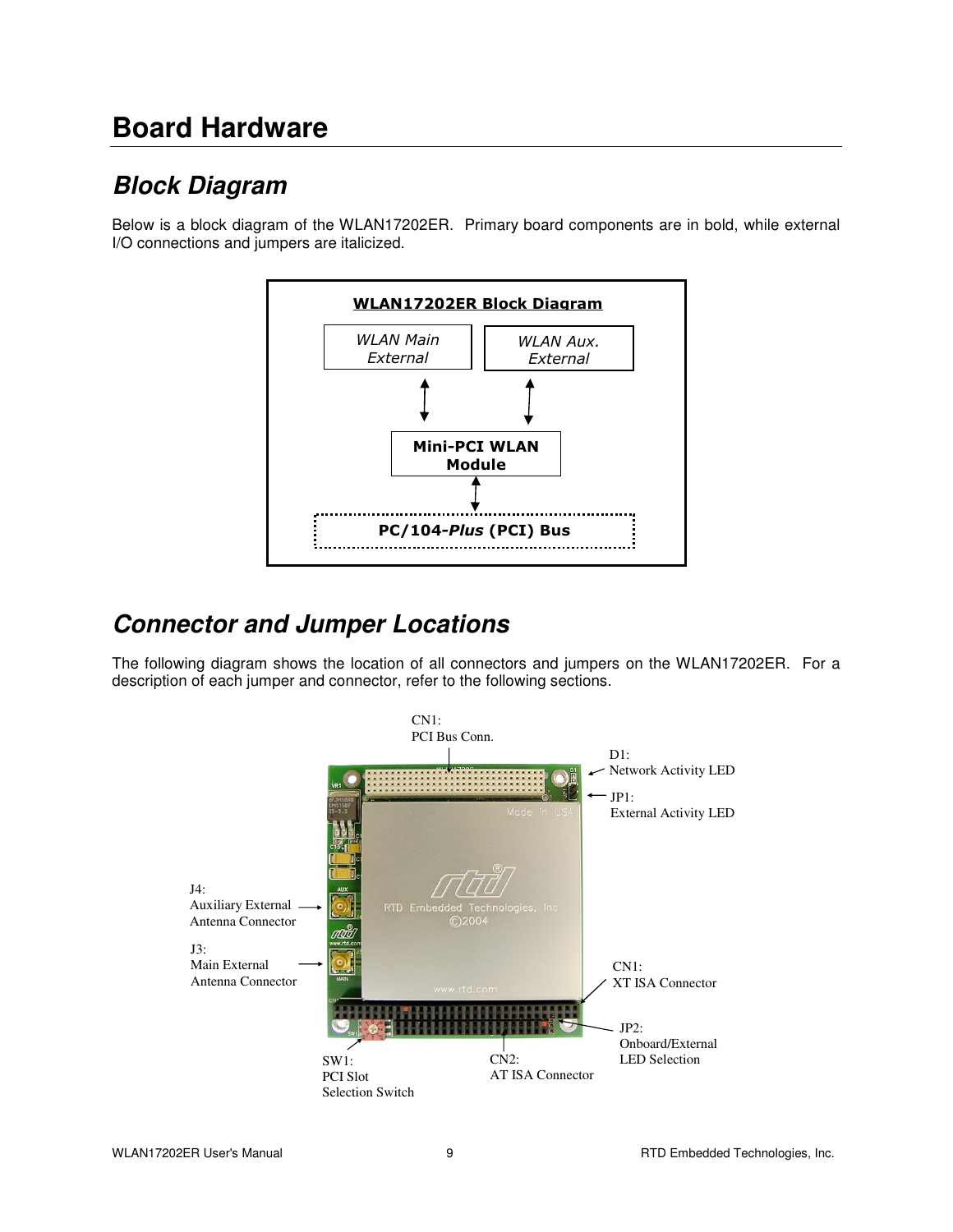### *External I/O Connections*

The following sections describe the external I/O connections of the WLAN17202ER.

#### **Connector CN1/CN2 - PC/104 ISA**

Connector CN1/CN2 carries the signals of the PC/104-*Plus* ISA bus. The signals from this bus are not used on this module. The connector serves as a pass-through to other PC/104 and PC/104-*Plus* modules.

#### **Connector CN3 - PC/104 PCI Bus**

Connector CN3 carries the signals of the PC/104-*Plus* PCI bus. These signals match definitions of the PCI Local Bus specification Revision 2.2. The following tables list the pinouts of the PC/104-*Plus* bus connector.

#### **PCI Bus Signal Assignments**

| Pin             | A                | В                 | $\mathbf{C}$      | D                  |
|-----------------|------------------|-------------------|-------------------|--------------------|
| 1               | <b>GND</b>       | Reserved          | +5 AD00           |                    |
| $\overline{c}$  | VI/O             | AD <sub>02</sub>  | AD <sub>01</sub>  | $+5V$              |
| 3               | AD <sub>05</sub> | <b>GND</b>        | AD <sub>04</sub>  | AD <sub>03</sub>   |
| 4               | C/BE0#           | AD07              | <b>GND</b>        | AD <sub>06</sub>   |
| 5               | <b>GND</b>       | AD <sub>09</sub>  | AD <sub>08</sub>  | <b>GND</b>         |
| $\overline{6}$  | <b>AD11</b>      | VI/O              | AD10              | M66EN              |
| $\overline{7}$  | AD <sub>14</sub> | AD <sub>13</sub>  | <b>GND</b>        | AD12               |
| 8               | $+3.3V$          | C/BE1#            | AD15              | $+3.3\overline{V}$ |
| $\overline{9}$  | SERR#            | <b>GND</b>        | Reserved          | <b>PAR</b>         |
| 10              | <b>GND</b>       | PERR#             | $+3.3V$           | Reserved           |
| 11              | STOP#            | $+3.3V$           | LOCK#             | <b>GND</b>         |
| 12              | $+3.3V$          | TRDY#             | GND               | DEVSEL#            |
| 13              | FRAME#           | <b>GND</b>        | IRDY#             | $+3.3V$            |
| 14              | <b>GND</b>       | AD <sub>16</sub>  | $+3.3V$           | C/BE2#             |
| 15              | AD <sub>18</sub> | $+3.3V$           | AD <sub>17</sub>  | <b>GND</b>         |
| 16              | AD21             | AD20              | <b>GND</b>        | AD <sub>19</sub>   |
| $\overline{17}$ | $+3.3V$          | AD23              | AD <sub>22</sub>  | $+3.3\overline{V}$ |
| 18              | <b>IDSEL0</b>    | <b>GND</b>        | <b>IDSEL1</b>     | <b>IDSEL2</b>      |
| 19              | AD <sub>24</sub> | C/BE3#            | VI/O              | <b>IDSEL3</b>      |
| 20              | <b>GND</b>       | AD <sub>26</sub>  | AD25              | <b>GND</b>         |
| 21              | AD <sub>29</sub> | $+5V$             | AD28              | AD27               |
| 22              | $+5V$            | AD <sub>30</sub>  | <b>GND</b>        | AD31               |
| 23              | REQ0#            | <b>GND</b>        | REQ1#             | VI/O               |
| 24              | <b>GND</b>       | REQ <sub>2#</sub> | $+5V$             | GNT0#              |
| 25              | GNT1#            | VI/O              | GNT <sub>2#</sub> | <b>GND</b>         |
| 26              | $+5V$            | CLK0              | <b>GND</b>        | CLK1               |
| 27              | CLK <sub>2</sub> | $+5V$             | CLK3              | <b>GND</b>         |
| 28              | <b>GND</b>       | INTD#             | $+5V$             | RST#               |
| 29              | $+12V$           | <b>INTA#</b>      | INTB#             | INTC#              |
| 30              | $-12V$           | REQ3#             | GNT3#             | <b>GND</b>         |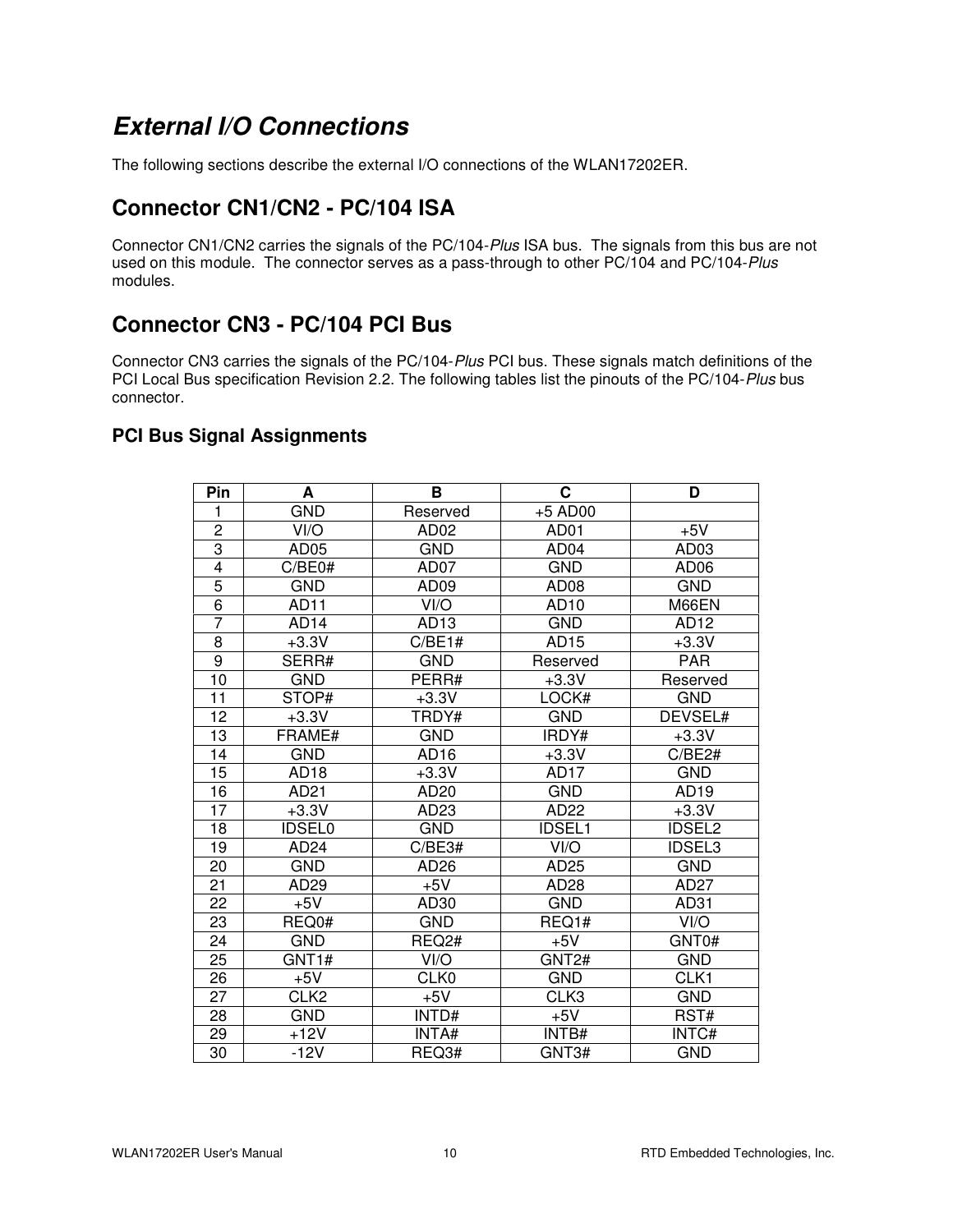#### **PCI Bus Signal Description**

| <b>Address and Data</b> |  |  |
|-------------------------|--|--|
|                         |  |  |

| AD[31:00]                             | Address and Data are multiplexed on the same PCI pins. A bus transaction<br>consists of an address phase followed by one or more data phases.                                                                                                                                                                                                                                           |
|---------------------------------------|-----------------------------------------------------------------------------------------------------------------------------------------------------------------------------------------------------------------------------------------------------------------------------------------------------------------------------------------------------------------------------------------|
| $C/BE[3:0]$ #                         | Bus Command/Byte Enables are multiplexed. During the address phase of a<br>transaction, they define the bus command. During the data phase, they are used<br>as byte enables.                                                                                                                                                                                                           |
| <b>PAR</b>                            | Parity is even parity across AD[31:00] and C/BE[3:0]#. Parity generation is<br>required by all PCI signals.                                                                                                                                                                                                                                                                             |
| <b>Interface Control Pins</b>         |                                                                                                                                                                                                                                                                                                                                                                                         |
| FRAME#                                | Cycle Frame is driven by the current master to indicate the beginning of an                                                                                                                                                                                                                                                                                                             |
|                                       | access and will remain active until the final data cycle.                                                                                                                                                                                                                                                                                                                               |
| TRDY#                                 | Target Ready indicates the selected device's ability to complete the current data<br>phase of the transaction. Both IRDY# and TRDY# must be asserted to terminate a<br>data cycle.                                                                                                                                                                                                      |
| IRDY#                                 | Initiator Ready indicates the bus master's ability to complete the current data<br>phase of the transaction.                                                                                                                                                                                                                                                                            |
| STOP#                                 | Stop indicates the current selected device is requesting the master to stop the<br>current transaction.                                                                                                                                                                                                                                                                                 |
| DEVSEL#                               | Device Select, when actively driven, indicates the driving device has decoded its<br>address as the target of the current access.                                                                                                                                                                                                                                                       |
| <b>IDSEL</b>                          | Initialization Device Select is used as a chip-select during configuration read<br>and write transactions.                                                                                                                                                                                                                                                                              |
| LOCK#                                 | <b>Lock</b> indicates an atomic operation to a bridge that may require multiple<br>transactions to complete.                                                                                                                                                                                                                                                                            |
| <b>Error Reporting</b>                |                                                                                                                                                                                                                                                                                                                                                                                         |
| PERR#                                 | <b>Parity Error</b> is for reporting data parity errors.                                                                                                                                                                                                                                                                                                                                |
| SERR#                                 | System Error is for reporting address parity errors.                                                                                                                                                                                                                                                                                                                                    |
| <b>Arbitration (Bus Masters Only)</b> |                                                                                                                                                                                                                                                                                                                                                                                         |
| REQ#                                  | Request indicates to the arbitrator that this device desires use of the bus.                                                                                                                                                                                                                                                                                                            |
| GNT#                                  | Grant indicates to the requesting device that access has been granted.                                                                                                                                                                                                                                                                                                                  |
| <b>System</b>                         |                                                                                                                                                                                                                                                                                                                                                                                         |
| <b>CLK</b>                            | <b>Clock</b> provides timing for all transactions on the PCI bus and is an input to every<br>PCI device.                                                                                                                                                                                                                                                                                |
| RST#                                  | Reset is used to bring PCI-specific registers, sequencers, and signals to a<br>consistent state.                                                                                                                                                                                                                                                                                        |
| M66EN                                 | 66 MHz Enable indicates to a device whether the bus segment is operating at 33<br>MHz or 66 MHz. The PCI bus has been simulated at 33MHz. For the purpose of<br>this specification, 66MHz is not supported. To support future enhancements, the<br>M66EN signal should be grounded on any module that cannot support 66MHz and<br>left open for modules that can support a 66MHz clock. |
| <b>Interrupts</b>                     |                                                                                                                                                                                                                                                                                                                                                                                         |
| INTA#                                 | Interrupt A is used to request Interrupts.                                                                                                                                                                                                                                                                                                                                              |
| INTB#                                 | Interrupt B is used to request Interrupts.                                                                                                                                                                                                                                                                                                                                              |
| INTC#                                 | Interrupt C is used to request Interrupts.                                                                                                                                                                                                                                                                                                                                              |
| INTD#                                 | Interrupt D is used to request Interrupts.                                                                                                                                                                                                                                                                                                                                              |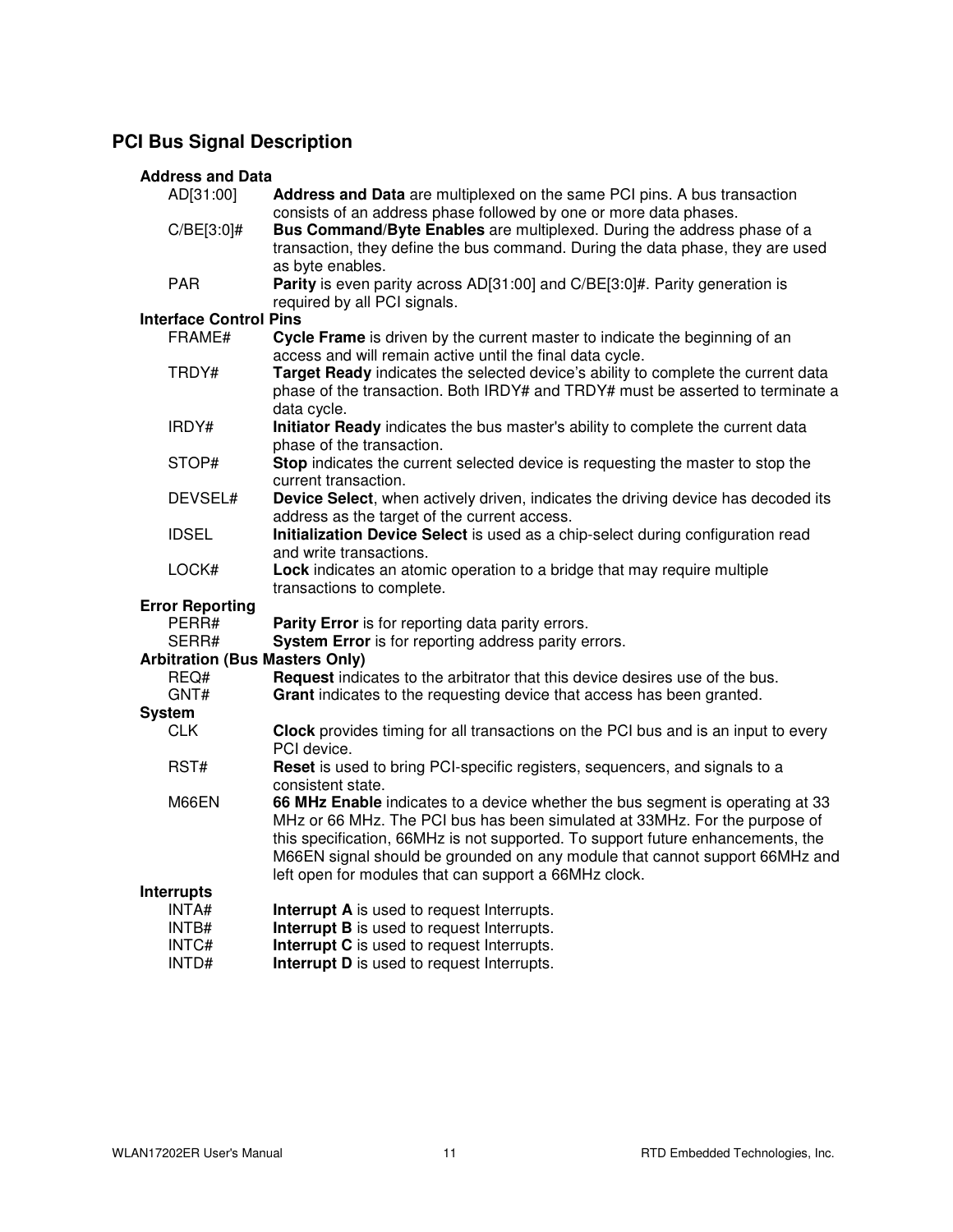#### **Connectors J3 and J4 – WLAN Antenna Connectors**

WLAN17202ER is capable of hardware antenna diversity if external antennas are connected to both of the on-board Main and Auxiliary antenna connectors. These connectors are of the MCX/OSX type. External WLAN antennas are available as part of the SK-WLAN17202ER starter kit.

**Note:** The WLAN17202ER will automatically use whichever antenna has the greatest signal strength. If only one antenna is attached, that one will always be used.

### *PCI Configuration Options*

To install the WLAN17202ER into the stack, the PCI Slot Number must be configured correctly. This is done by the rotary switch SW1. There are four possible PCI Slot Numbers  $(0 - 3)$ . Each PCI device (PC/104*-Plus* or PCI-104) must a use a different slot number. The slot number is related to the position of the board in the stack. Slot 0 represents the PCI device closest to the CPU. Slot 3 represents the PCI devices farthest away from the CPU.

**Note:** In a PC/104-*Plus* or PCI-104 system, all PCI devices should be located on one side of the CPU board (above or below the add-on cards). The CPU should not be located between two PCI devices.

#### **Rotary Switch SW1 – PCI Slot Selector**

The WLAN17202ER has an eight position rotary switch which supports both 3 and 4 bus master configurations. The PCI Slot Number can be configured as follows:

| <b>Switch Position</b> | <b>PCI Slot Number</b>  | <b>Bus Master</b> |
|------------------------|-------------------------|-------------------|
|                        | Slot 0 (closest to CPU) |                   |
|                        | Slot 1                  | 4 bus master      |
|                        | Slot 2                  | configuration     |
|                        | Slot 3                  |                   |
|                        | Slot 0                  |                   |
|                        | Slot 1                  | 3 bus master      |
|                        | Slot 2                  | configuration     |
|                        | Slot $\overline{2}$     |                   |

#### **Bus Master Control**

When the PC/104*-Plus* Specification was first introduced, it only allowed for three PCI add-on cards to be bus masters. Version 2.0 of the PC/104*-Plus* specification was released in November 2003. This version of the specification (which the WLAN17202ER is designed for) adds support for all 4 PCI slots to be bus masters.

For compatibility with CPUs designed for the older PC/104*-Plus* Specification, the WLAN17202ER offers several rotary switch settings. If the rotary switch is set in positions 0 through 3, the board supports bus mastering in all 4 PCI slots. If the rotary switch is set to positions 4 through 7, the board will work in a 3 bus master configuration.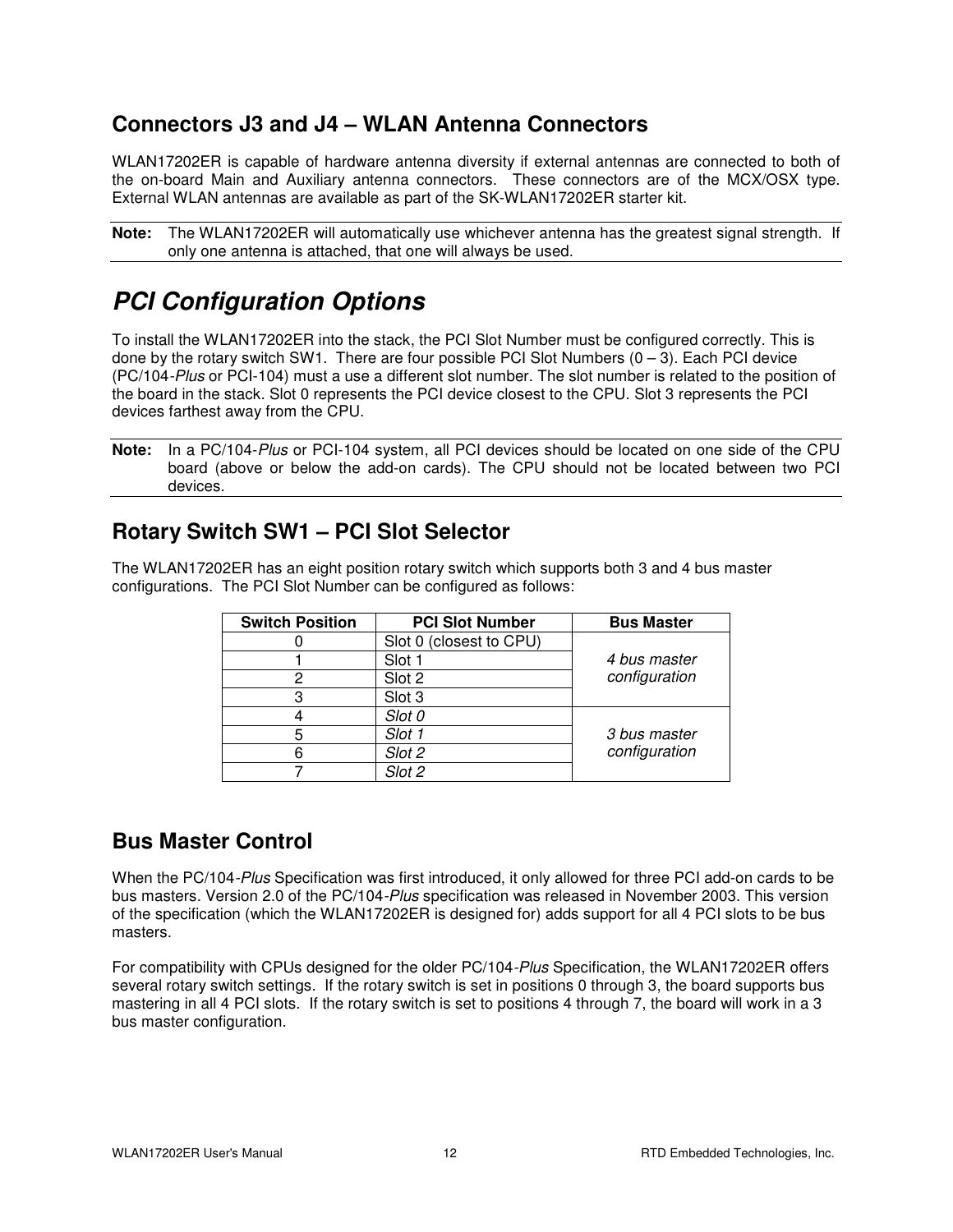#### **Network Activity LED**

A network activity LED (D1) may be enabled by setting jumper JP2 to pins 1-2 (default configuration). When JP2 is configured to pins 2-3, an external activity LED connector (JP1) is enabled.

When configured to use an external LED, the onboard activity LED (D1) will be disabled. Use the following table to connect an external LED to jumper JP1:

| <b>External LED Connection (JP1)</b> |                 |  |
|--------------------------------------|-----------------|--|
| Pin                                  | <b>Function</b> |  |
|                                      | Cathode         |  |
|                                      | Anode           |  |

**Note:** Pin 1 is indicated by a square solder pad on the bottom side of the board.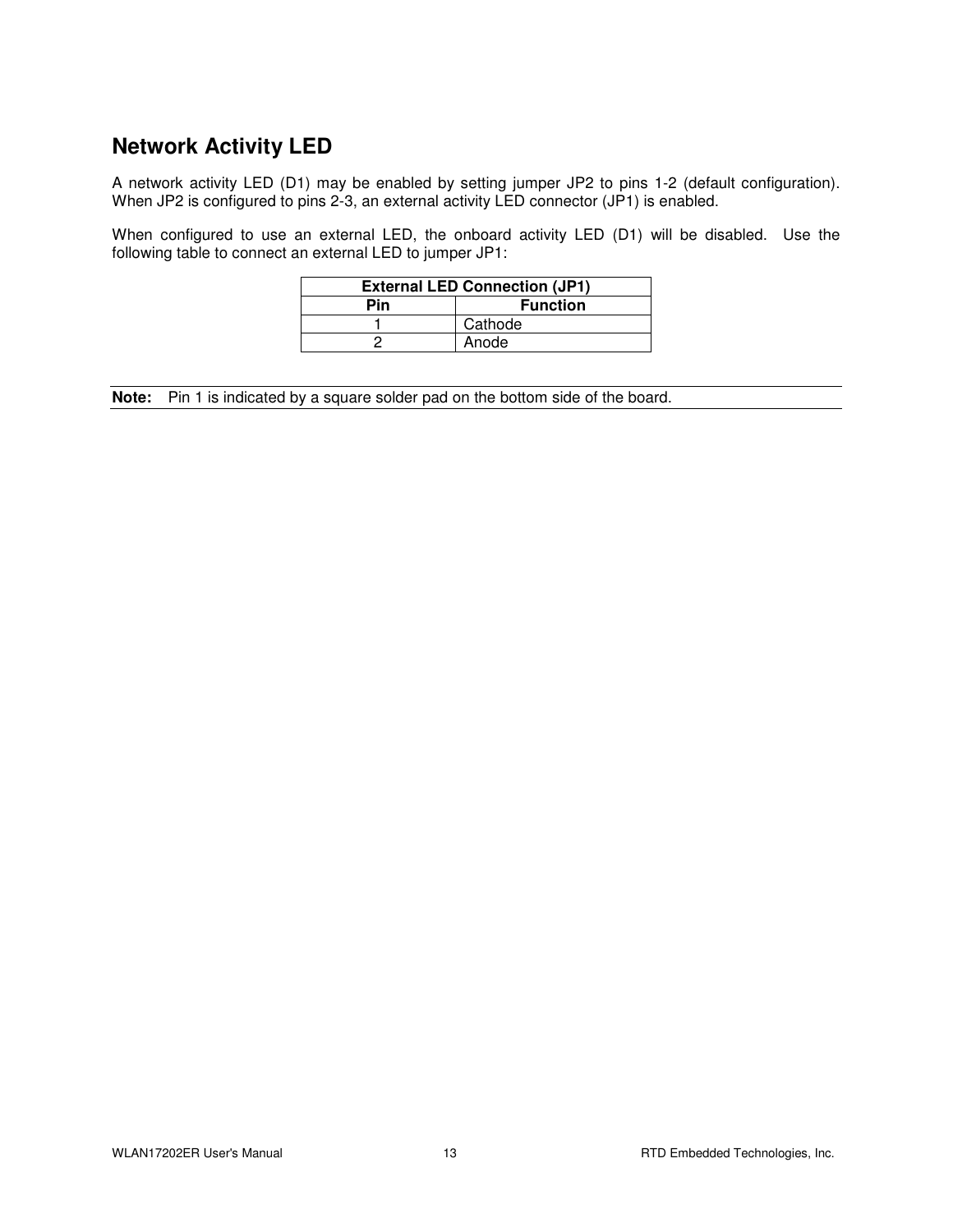# **Board Installation**

### *Installing the Hardware*

The WLAN17202ER can be installed into a PC/104*-Plus* or PCI-104 stack. It can be located above or below the CPU, as long as all PCI add-on cards are on the same side of the CPU.

#### **Static Precautions**

Keep your board in its antistatic bag until you are ready to install it into your system! When removing it from the bag, hold the board at the edges and do not touch the components or connectors. Handle the board in an antistatic environment and use a grounded workbench for testing and handling of your hardware.

#### **Steps for Installing**

- 1. Shut down the PC/104*-Plus* system and unplug the power cord.
- 2. Ground yourself with an anti-static strap.
- 3. Set the PCI Slot Selector as described in the previous chapter.
- 4. If any other PCI add-on cards are to be included in the stack, be sure that their PCI slot numbers are configured correctly (Slot 0 for the board closest to the CPU, Slot 1 for the next board, etc).
- 5. Line up the pins of the WLAN17202ER's PC/104 and PC/104*-Plus* connectors with the corresponding bus connectors of the stack. Make sure that both connectors are lined up.
- 6. Apply pressure to both bus connectors and gently press the board onto the stack. The board should slide into the matching bus connectors. Do not attempt to force the board, as this can lead to bent/broken pins.
- 7. Attach the Main WLAN antenna to connector J3.
- 8. If using an Auxiliary WLAN antenna, attach it to connector J4.
- 9. If any boards are to be stacked above the WLAN17202ER, install them.
- 10. Attach any necessary cables to the PC/104*-Plus* stack.
- 11. Re-connect the power cord and apply power to the stack.
- 12. Boot the system and verify that all of the hardware is working properly.

**Note:** If multiple PCI devices are configured to use the same PCI slot number, the system will not boot.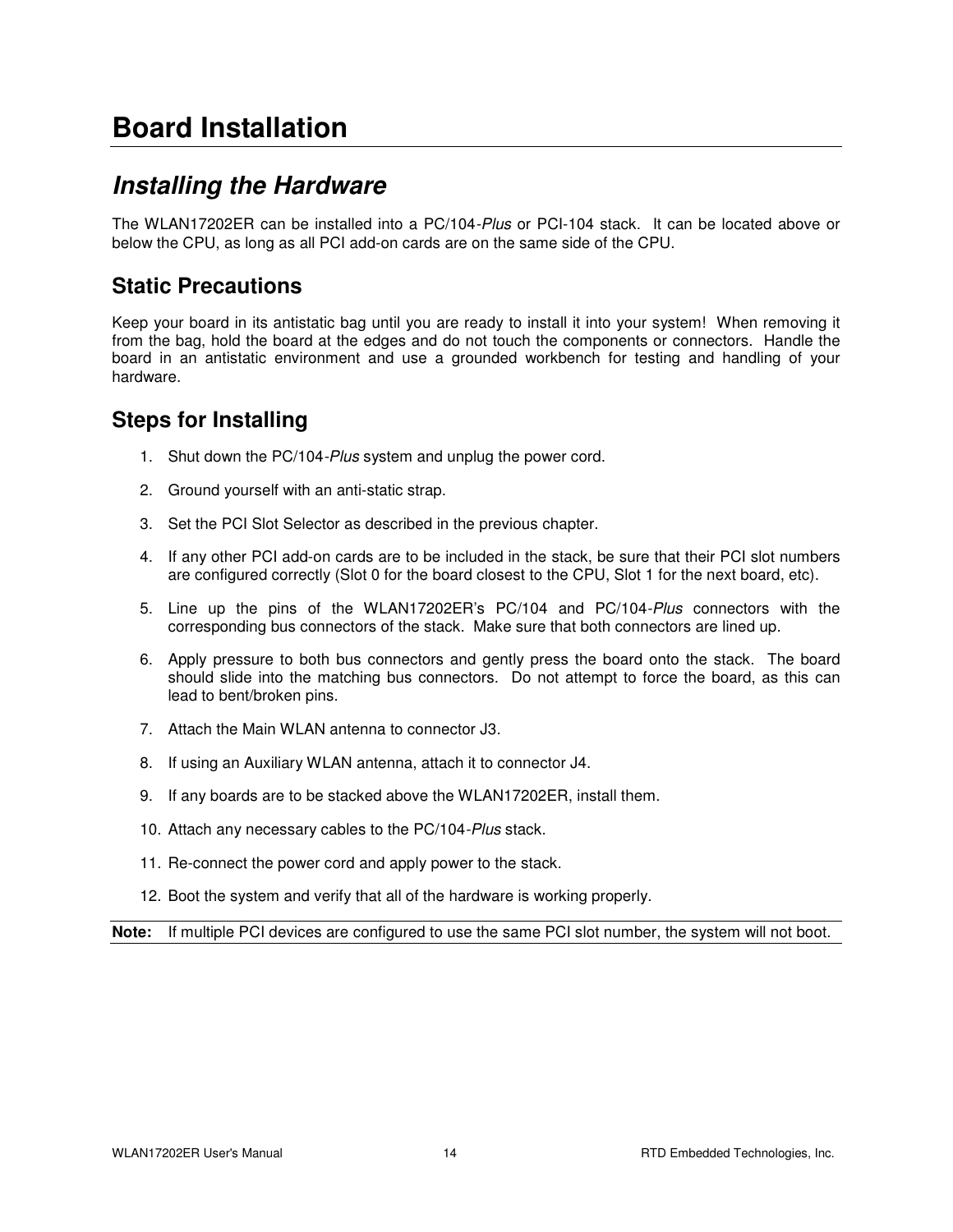### *Installing Software*

After physically installing the WLAN17202ER, your operating system must be configured to recognize the new board.

#### **Windows Drivers**

Windows drivers should be included on CD-ROM with the WLAN17202ER. Installation instructions should be provided in the file README.TXT. Follows these instructions to install and configure the software.

**Note:** Before installing any drivers, it is recommended that you visit the RTD web site (http://www.rtd.com) to check for a newer version.

#### **Linux Drivers**

Linux software support is provided by the "madwifi" open source project. For installation instructions and technical support, visit http://www.madwifi.org.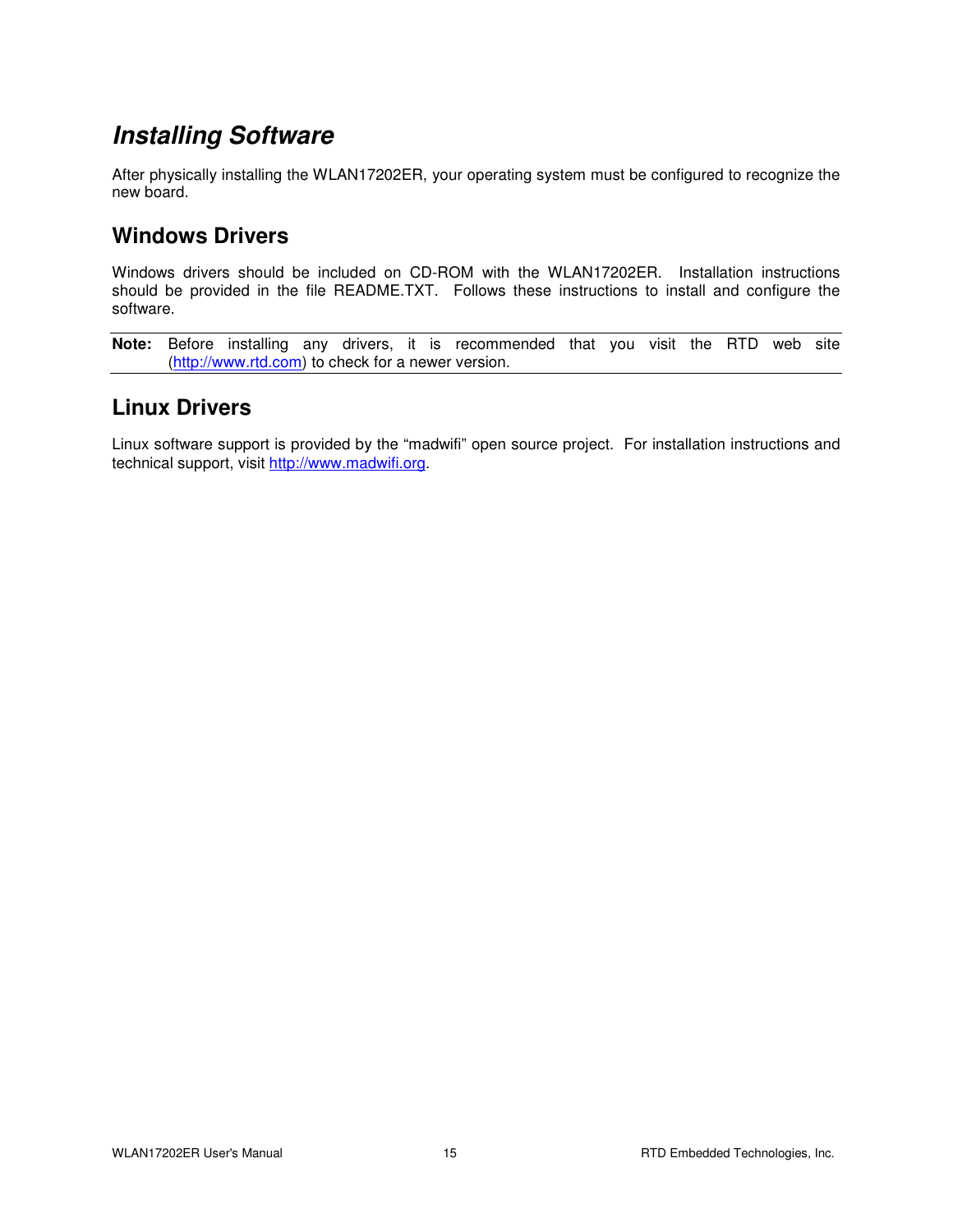# **Additional Information**

# *5004 MP Atheros 4G Mini-PCI WLAN Module*

For detailed information about the 5004 MP Atheros 4G Mini-PCI WLAN module, Netgate at:

Web: http://www.netgate.com

# *Atheros AR5004X Chipset*

For detailed information about the Atheros AR5004X chipset, contact Atheros at:

Web: http://www.atheros.com

### *IEEE 802.11 WLAN Specifications*

A copy of the 802.11 WLAN specifications can be downloaded from the IEEE web site at:

Web: http://www.ieee.org